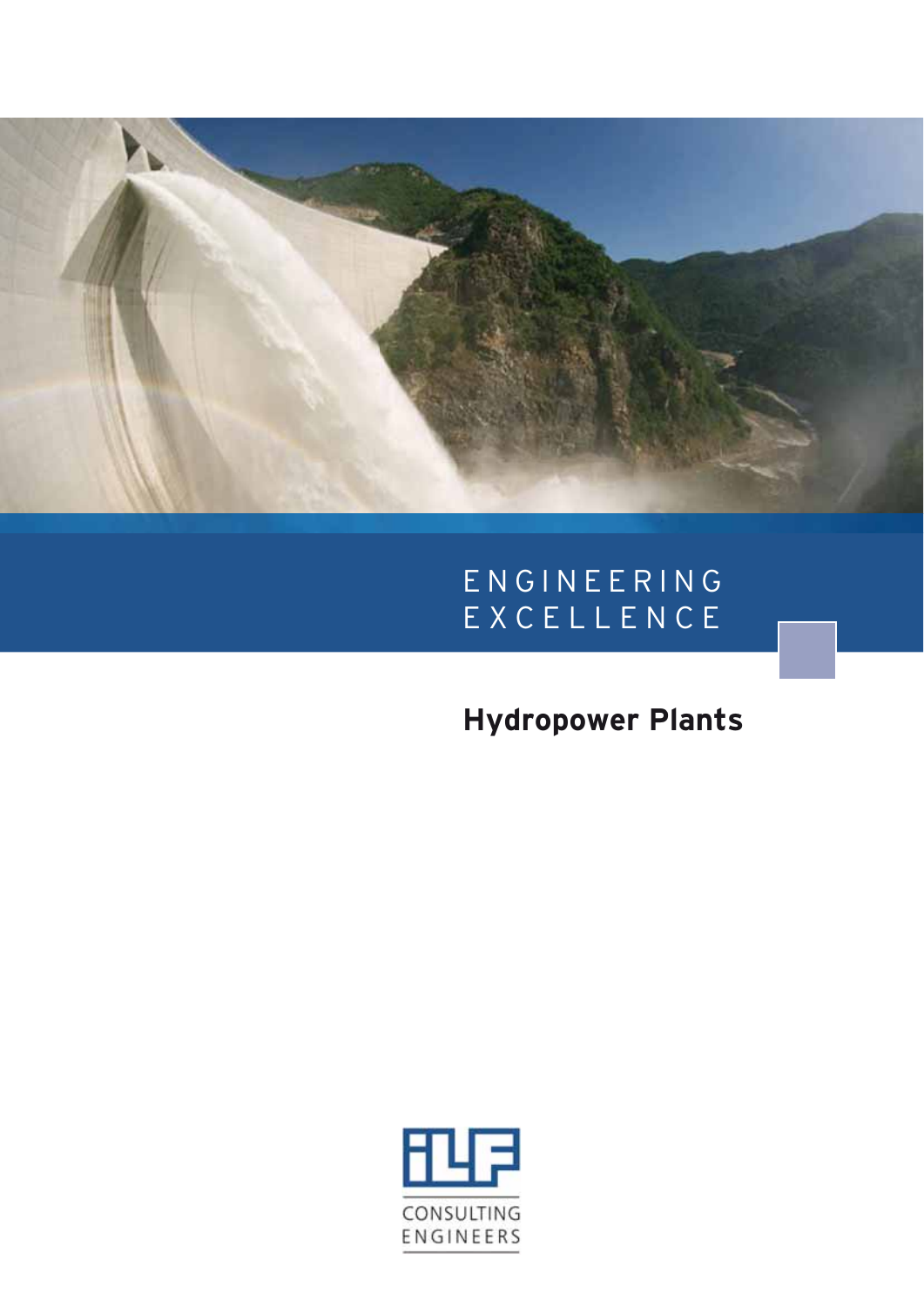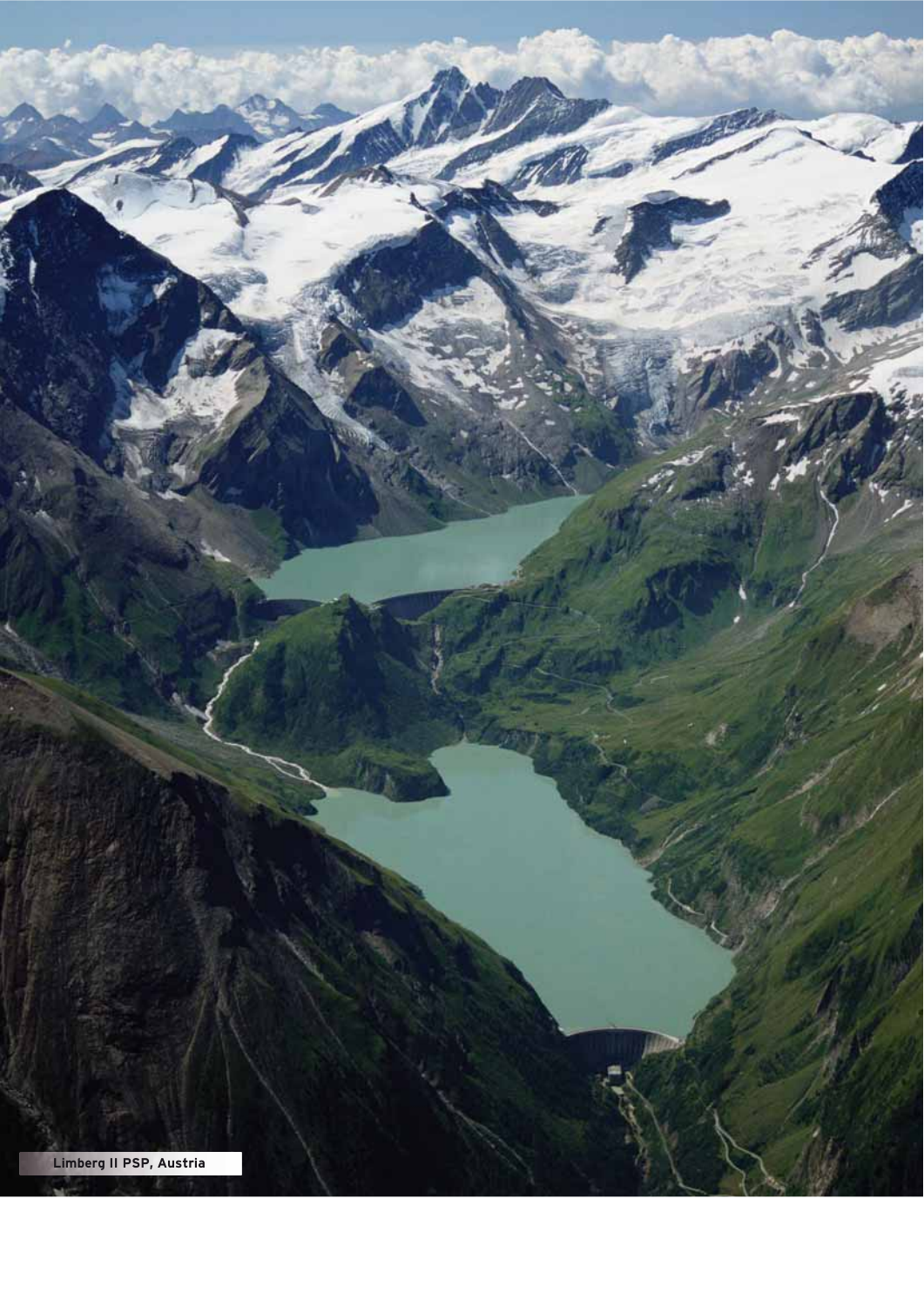

**Hochwuhr HEPP, Austria**



**Limmern PSP, Switzerland**



**Vianden PSP, Luxembourg**

# Hydropower Plants

### **Expertise**

- Hydropower plants
	- Low-head plants
	- High-head plants
	- Run-of-river plants
	- Storage plants
	- Pumped storage plants
- Dams and weirs
- River engineering works

#### $\blacksquare$  **Highlights**

- More than 130 hydropower projects of all types (run-of-river plants, storage plants, pumped storage plants)
- 1,400 MW one of the largest pumped storage plants in Europe (Atdorf PSP, Germany)
- 1,000 MW one of the largest pumped storage plants in Switzerland (Limmern PSP)
- 480 MW one of the largest pumped storage plants in Austria (Limberg II PSP)
- 800+ m gross head (Palas Valley Hydropower Plant, Pakistan)
- Water pressure tunnel Ø 14.4 m the world's largest hard rock TBM (Niagara Tunnel Project)
- All disciplines covered in-house (hydropower, hydraulic, civil, electrical, mechanical, environmental engineering, as well as geology, geotechnics, tunnelling, etc.)
- 30+ years of international experience

#### - **Selected References**

- Atdorf Pumped Storage Plant (1,400 MW), Germany
- Limmern Pumped Storage Plant (1,000 MW), Switzerland
- Limberg II Pumped Storage Plant, (480 MW), Austria
- Palas Valley and Spat Gah Hydropower Plants (2,500 MW), Pakistan
- Niederwartha Pumped Storage Plant (120 MW), Germany
- Gemeinschaftskraftwerk Inn HPP (89 MW), Austria and Switzerland
- Motyginskaya Hydropower Plant (1,100 MW), Russia
- Cheurfas II Dam (82.4 m, CGD), Algeria
- Niagara Tunnel Project (10.4 km, 14.4 m TBM), Canada

#### **NO ILF Services**

ILF provides all services required for a successful implementation of hydropower projects. These services include:

- Feasibility study
- Conceptual design
- Permit application design
- Detailed design
- Preparation of tender documents
- Construction design
- Construction supervision
- Hydropower potential studies and master plans to identify economically and ecologically feasible power plant sites for specified areas
- Tunnels, caverns and underground works
- Geological and geotechnical consulting services
- Hydrological analyses, sediment transport studies
- Steady-state and transient hydraulic analyses
- Elaboration of river management programs
- Services for the rehabilitation of existing hydropower plants and dams
- Studies on the sedimentation and flushing of reservoirs
- Environmental and social impact assessments
- Services for landscape protection and nature conservation